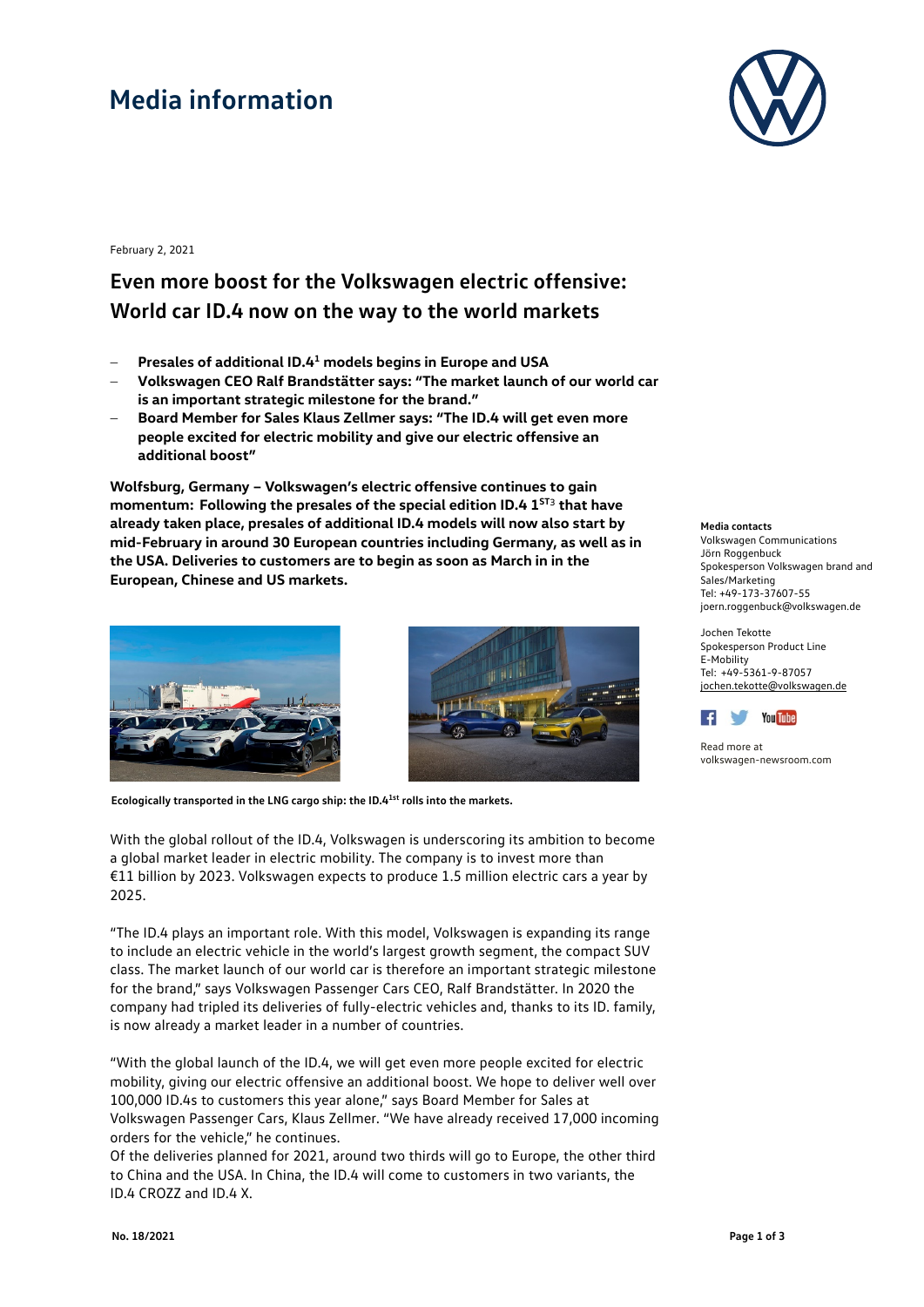### **Media information**



Following the ID.3, the ID.4 is the second model from Volkswagen to be based on the new Modular Electric Drive Toolkit (MEB). The platform is specially tailored to the requirements of electric vehicles. The ID.4 marks the beginning of the global rollout of the MEB platform. "The car will be made and sold in Europe and China in future, and will be produced later in the USA. In doing so, we are scaling the MEB platform around the world and creating the economic basis for the success of our ID. family," says Brandstätter.

In Zwickau (Germany), Anting and Foshan (both in China), series production has already begun, while Chattanooga (USA) and Emden (Germany) is expected to start in 2022.

#### **The right ID.4 for everyone**

As with the ID.3, the most frequently demanded equipment packages are on offer for the newly available wide range of preconfigured ID.4 models. Read more at: [The new ID.4](https://www.volkswagen.de/de/modelle-und-konfigurator.html/__app/id-4.app)

In Germany, prices start at €38,450 for the ID.4 Pure Performance<sup>4</sup> (incl. 19 percent VAT). Customers in Germany can apply for a €9,000 net grant.

**Two battery sizes.** The battery is available in two sizes. The ID.4 Pure with 52 kWh net battery capacity allows a range of up to 348 km (WLTP), while up to 522 km (WLTP) are possible with the ID.4 Pro's 77 kWh (net).

**Two performance levels.** Initially, the electric car will be available in two performance levels. Depending on the model, it will produce either 125 kW (170 PS) or 150 kW (204 PS). At full power, the ID.4 accelerates from 0 to 100 km/h in 8.5 seconds, and all variants achieve electrically regulated top speeds of 160 km/h. A sporty top model with four-wheel-drive will follow in the course of the year – the ID.4 GTX.

**New projection levels.** All ID.4 models also come with the Discover Pro navigation system and the online services of We Connect Start as standard. The top models ID.4 Tech<sup>5</sup> and ID.4 Max<sup>5</sup> feature a world first: The augmented reality head-up display projects its display into the driver's field of view, shows selected symbols dynamically and fuses them with reality. The navigation's turn arrows, for example, will appear in the driver's field of vision seeming ten meters apart, matching the route of the road. The assistance systems from IQ. Drive also provide the necessary comfort on short and long journeys.

*1) ID.4 – power consumption in kWh/100 km (NEDC): combined 16.9-15.5; CO2 emissions in g/km: 0; efficiency class: A+.*

*2) ID.3 – power consumption in kWh/100 km (NEDC): 15.4 – 14.5 (combined); CO2 emissions in g/km: 0; efficiency class: A+.*

*3) ID.4 1ST, 150 kW – combined power consumption (NEDC) in kWh/100 km: 16.2; CO₂ emissions in g/km: combined 0; efficiency class: A+.*

*4) ID.4 Pure, ID.4 City, ID.4 Style, 125 kW – combined power consumption in kWh/100; 16.3–15.5 (NEDC); CO2 emissions in g/km: 0; efficiency class: A+.*